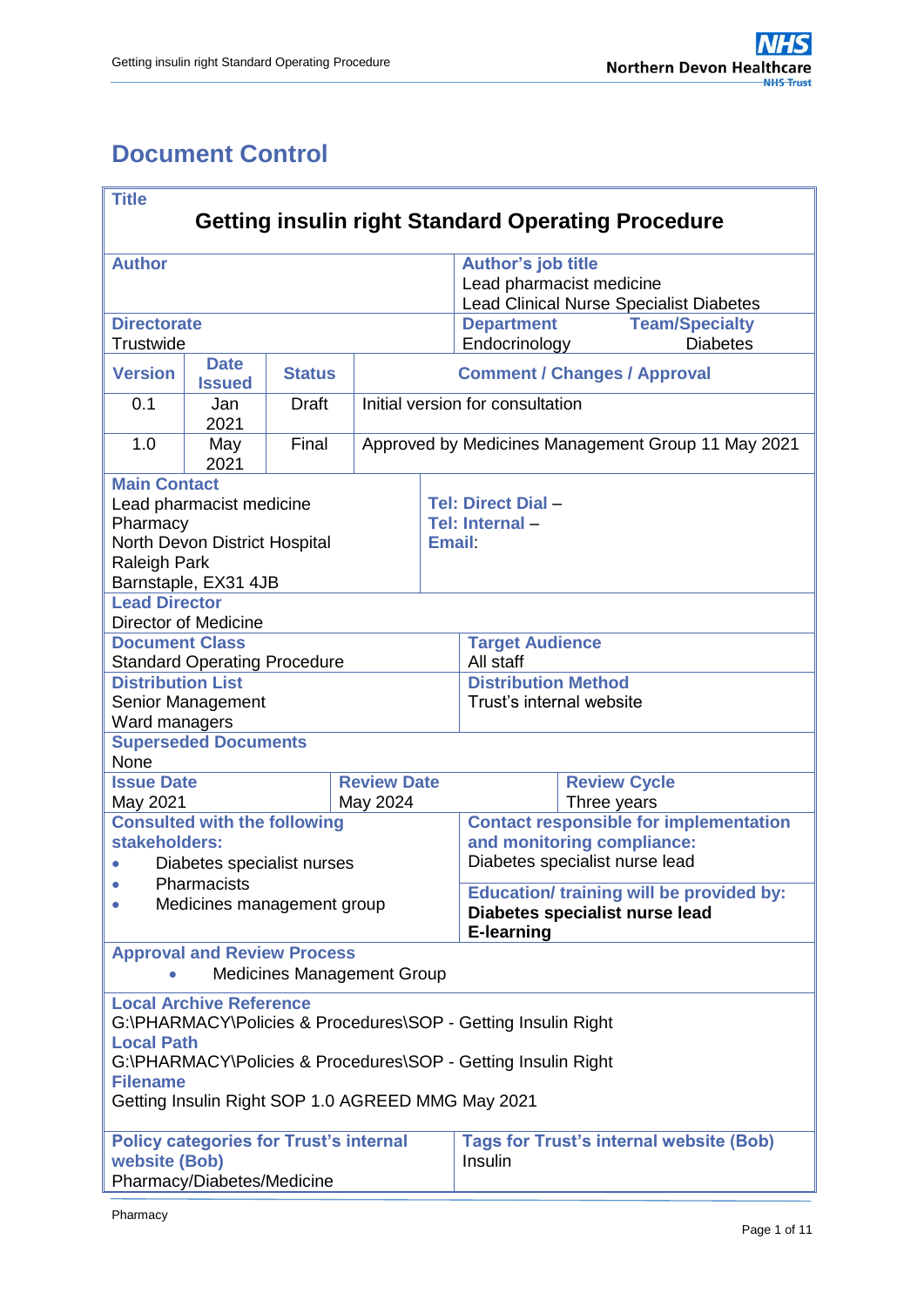## **CONTENTS**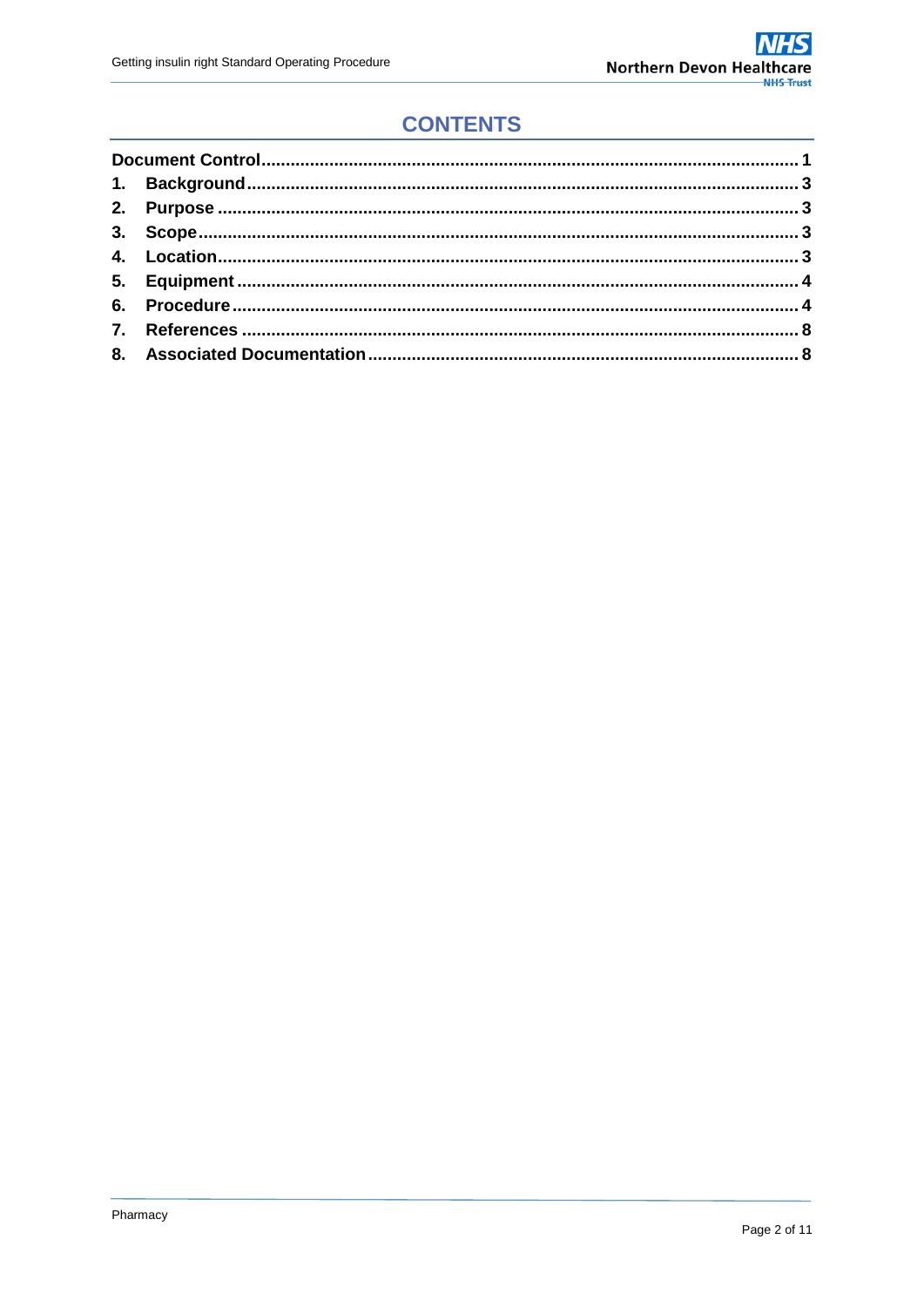#### <span id="page-2-0"></span>**1. Background**

Insulin is a high risk medication, with multiple possibilities to cause error. Between 2003 and 2009 the National Reporting and Learning System received 16600 patient safety incidents involving insulin, including 6 deaths. The National Diabetes Inpatient Audit in 2017 showed 40% of type 1 diabetes patients suffered some sort of insulin error as an inpatient. Insulin errors carry high risks for the patient as well as organisational risks in terms of bed days and delayed discharges. Because of this, a great deal of work has been put into minimising risks of errors with insulin as a result.

In addition to this, there have been several patient safety alerts relating to insulin and associated never events. These include the 2016 patient safety alert *[Risk of severe harm and death due to withdrawing insulin from pen](https://www.england.nhs.uk/wp-content/uploads/2019/12/Patient_Safety_Alert_-_Withdrawing_insulin_from_pen_devices.pdf)  [devices,](https://www.england.nhs.uk/wp-content/uploads/2019/12/Patient_Safety_Alert_-_Withdrawing_insulin_from_pen_devices.pdf)* the inclusion of withdrawing insulin form insulin pens as a never event and the 2020 publication of the MHRA advice for healthcare professionals *[Insulins \(all types\): risk of cutaneous amyloidosis at injection](https://www.gov.uk/drug-safety-update/insulins-all-types-risk-of-cutaneous-amyloidosis-at-injection-site)  [site](https://www.gov.uk/drug-safety-update/insulins-all-types-risk-of-cutaneous-amyloidosis-at-injection-site)*.

#### <span id="page-2-1"></span>**2. Purpose**

- **2.1.** The Standard Operating Procedure (SOP) has been written to:
	- Describe the procedure for the prescribing and delivery of insulin therapy to inpatients
	- Improve patient care and reduce the risks associated with insulin errors

#### <span id="page-2-2"></span>**3. Scope**

- **3.1.** This Standard Operating Procedure (SOP) relates to the following staff groups who may be involved in the assessment and delivery of insulin on the wards:
	- Registered practitioners
	- Year three student nurses and student midwives, according to current competencies
	- Trainee nursing associates in final six months of training, according to current competencies

#### <span id="page-2-3"></span>**4. Location**

- **4.1.** This Standard Operating Procedure getting insulin right can be implemented in all inpatient areas
- **4.2.** Staff undertaking this procedure must be able to demonstrate continued competence as per the organisations policy on assessing and maintaining competence.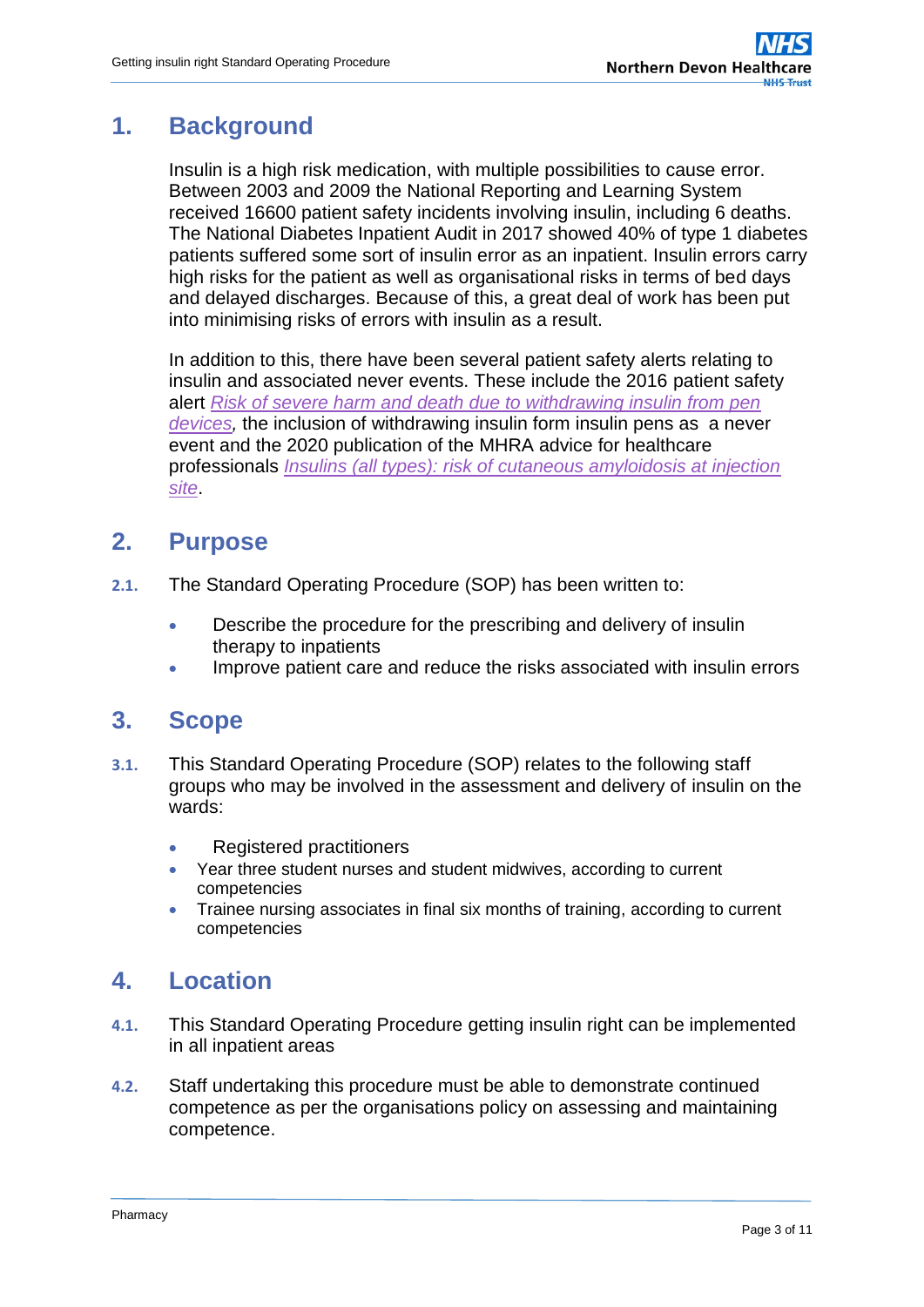#### <span id="page-3-0"></span>**5. Equipment**

- Insulin syringes (for the administration of insulin from insulin vials)
- Insulin pens and cartridges, according to individual patient requirements for insulin administration

#### <span id="page-3-1"></span>**6. Procedure**

- **6.1.** Medicines reconciliation
	- Follow [Medicines Reconciliation Standard Operating Procedure](https://ndht.ndevon.swest.nhs.uk/wp-content/uploads/2018/09/Medicines-Reconciliation.pdf)
	- Confirm dose of insulin prior to admission with patient/carer, diabetes nurse records, recent discharges, insulin passport as per medicines reconciliation standard operating procedure
	- Prescriber to review and decide if this dose is still appropriate, document in patient record any changes to be made and rationale
- **6.2.** Prescribing
	- Insulin should be prescribed in the specific insulin section of the drug chart, and a notation placed in the regular medication section to highlight this.

| THE PATTENT<br>12345<br>Affix patient label |                         |                |            | SUBCUTANEOUS INSULIN PRESCRIPTION CHART<br><b>+ BLOOD GLUCOSE MONITORING</b><br>Adult Inpatient Prescription chart for sub-cutaneous insulin |                                                                                    |            |  |  |  |  |  |
|---------------------------------------------|-------------------------|----------------|------------|----------------------------------------------------------------------------------------------------------------------------------------------|------------------------------------------------------------------------------------|------------|--|--|--|--|--|
| Ward:                                       | MAU                     |                |            |                                                                                                                                              | Consultant:                                                                        | $T - BOSS$ |  |  |  |  |  |
|                                             |                         |                |            |                                                                                                                                              | Remember to prescribe "Insulin" on the main prescription chart. Give before meals. |            |  |  |  |  |  |
|                                             | Insulin (approved name) | HUMULIN M3 SIC |            |                                                                                                                                              |                                                                                    |            |  |  |  |  |  |
| Admission<br>dose                           | 1st change              | 2nd change     | 3rd change | Date                                                                                                                                         |                                                                                    |            |  |  |  |  |  |
| Date $31/12$                                | Date                    | Date           | Date       | Tick if self                                                                                                                                 |                                                                                    |            |  |  |  |  |  |
| Units                                       | Units                   | <b>Units</b>   | Units      | administering                                                                                                                                |                                                                                    |            |  |  |  |  |  |
| 20                                          |                         |                |            | <b>Breakfast</b>                                                                                                                             |                                                                                    |            |  |  |  |  |  |
|                                             |                         |                |            | Lunch                                                                                                                                        |                                                                                    |            |  |  |  |  |  |
| 4                                           |                         |                |            | Eve meal                                                                                                                                     |                                                                                    |            |  |  |  |  |  |
|                                             |                         |                |            | <b>Bed</b>                                                                                                                                   |                                                                                    |            |  |  |  |  |  |
| Sig & GMC<br>$A - 0$ w the<br>212141        | Sig & GMC               | Sig & GMC      | Sig & GMC  | Pharmacy                                                                                                                                     |                                                                                    |            |  |  |  |  |  |
| Insulin (approved name)                     |                         |                | S/C        |                                                                                                                                              |                                                                                    |            |  |  |  |  |  |
| <b>Admission</b>                            | 1st change              | 2nd change     | 3rd change | Date                                                                                                                                         |                                                                                    |            |  |  |  |  |  |

| Route                       |                              |
|-----------------------------|------------------------------|
| Print name + GMC number     | Date<br>18                   |
|                             | 22                           |
| <b>DRUG</b> (Approved name) | 6                            |
| INSULTY as PER LITART       |                              |
| Dose<br>Route               | Other directions Pharm<br>12 |
|                             |                              |
| Print name + GMC number     | Date<br>18                   |
|                             | 22                           |
| <b>DRUG</b> (Approved name) | 6                            |
|                             |                              |

- Only insulin should be prescribed in the insulin section, all other antidiabetic medication, including other injectables, must be prescribed in the main chart
- Many insulin preparations have similar names. Ensure that prescriptions are clear and precise
- Always prescribe insulin by Brand and write the full name of the insulin
- Insulin now comes in multiple strengths and dose **must** be prescribed in UNITS
- Never abbreviate Units, always write the word in full to avoid unintentional overdoses
- Review insulin doses on a regular basis according to clinical need
- When changing a patient's insulin requirement, generally alter one prescription at a time by approximately 10% of the dose. Seek advice if unsure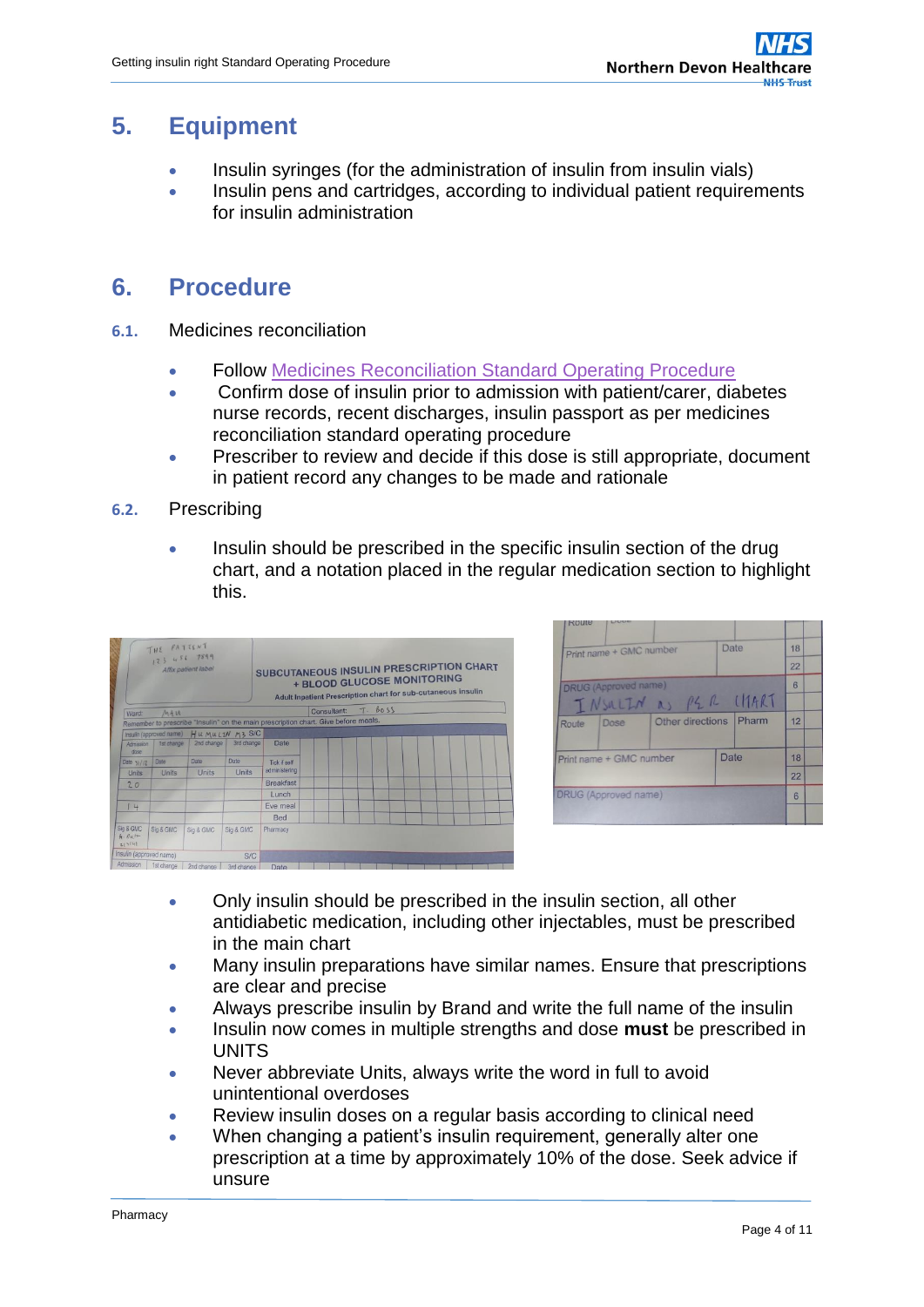| THE PATTENT<br>123 456 7899<br>Affix patient label |                                 |                |              |                  | <b>SUBCUTANEOUS INSULIN PRESCRIPTION CHART</b><br><b>+ BLOOD GLUCOSE MONITORING</b><br>Adult Inpatient Prescription chart for sub-cutaneous insulin |        |  |  |  |
|----------------------------------------------------|---------------------------------|----------------|--------------|------------------|-----------------------------------------------------------------------------------------------------------------------------------------------------|--------|--|--|--|
| Ward:                                              | MAUL                            |                |              |                  | Consultant:                                                                                                                                         | 7.6055 |  |  |  |
|                                                    |                                 |                |              |                  | Remember to prescribe "Insulin" on the main prescription chart. Give before meals.                                                                  |        |  |  |  |
|                                                    | Insulin (approved name)         | HUMULIN M3 SIC |              |                  |                                                                                                                                                     |        |  |  |  |
| Admission<br>dose                                  | fist change                     | 2nd change     | 3rd change   | Date             |                                                                                                                                                     |        |  |  |  |
| Date 31/72                                         | Date $4/1$                      | Date           | Date         | Tick if self     |                                                                                                                                                     |        |  |  |  |
| Units                                              | <b>Units</b>                    | <b>Units</b>   | <b>Units</b> | administering    |                                                                                                                                                     |        |  |  |  |
| 20                                                 | 18                              |                |              | <b>Breakfast</b> |                                                                                                                                                     |        |  |  |  |
|                                                    |                                 |                |              | Lunch            |                                                                                                                                                     |        |  |  |  |
| 14                                                 | 4                               |                |              | Fye meal         |                                                                                                                                                     |        |  |  |  |
|                                                    |                                 |                |              | <b>Bed</b>       |                                                                                                                                                     |        |  |  |  |
| Sig & GMC<br>$A - \theta$ icter<br>215141          | Sig & GMC<br>0.43<br>NML 123456 | Sig & GMC      | Sig & GMC    | Pharmacy         |                                                                                                                                                     |        |  |  |  |
|                                                    | Insulin (approved name)         |                | S/C          |                  |                                                                                                                                                     |        |  |  |  |
| Admission                                          | 1st change                      | 2nd change     | 3rd change   | Date             |                                                                                                                                                     |        |  |  |  |

- Be aware of the effect on blood sugars of other medicines and conditions e.g. steroids and follow relevant available guidelines
- Care should be taken when rewriting drug charts that insulin is transcribed correctly
- All patients prescribed insulin should be referred to the diabetes specialist nurse team. This is the responsibility of the registered nurse looking after the patient
- For patients with insulin pumps please refer to Insulin Pumps [\(Continuous Subcutaneous Insulin Infusion \[CSII\]\); Guideline for](https://ndht.ndevon.swest.nhs.uk/wp-content/uploads/2018/03/Insulin-Pumps-v1.0.pdf)  [supporting adults with diabetes to self-manage during](https://ndht.ndevon.swest.nhs.uk/wp-content/uploads/2018/03/Insulin-Pumps-v1.0.pdf) hospital [admission on BOB](https://ndht.ndevon.swest.nhs.uk/wp-content/uploads/2018/03/Insulin-Pumps-v1.0.pdf)
- **6.3.** Supply
	- Does the patient have their own insulin that can be used for administration?
	- Each ward has a specific stock of insulin vials, approved by the diabetes specialist nurse team and pharmacy
	- Insulin administered by the ward staff can be given from stock vials please see the risk assessment; Risk of contamination from use of multidose vials of insulin, RR ID4868.
	- Within pharmacy opening hours, insulin can be ordered on a named patient basis for self-injecting patients by the medicines management team and will be prioritized as a high risk medicine
	- Vials will only be issued for named patients for discharge and/or where infection control measures require this
	- Orders must state the **form** of insulin required; vial, cartridge or disposable pen device
	- Outside of pharmacy opening hours if non-stock insulin is required it can be obtained from another ward.
	- Where the required insulin is not available conversion to an available alternative should be used, see appendix 1. Insulin must **never** be omitted unless explicitly requested/documented by the Diabetes Nurse Specialist, Consultant or Senior Doctor
	- If a suitable conversion cannot be made or the patient is on a concentrated formulation/insulin pump contact the oncall pharmacist out of hours via bleep 500
- **6.4.** Storage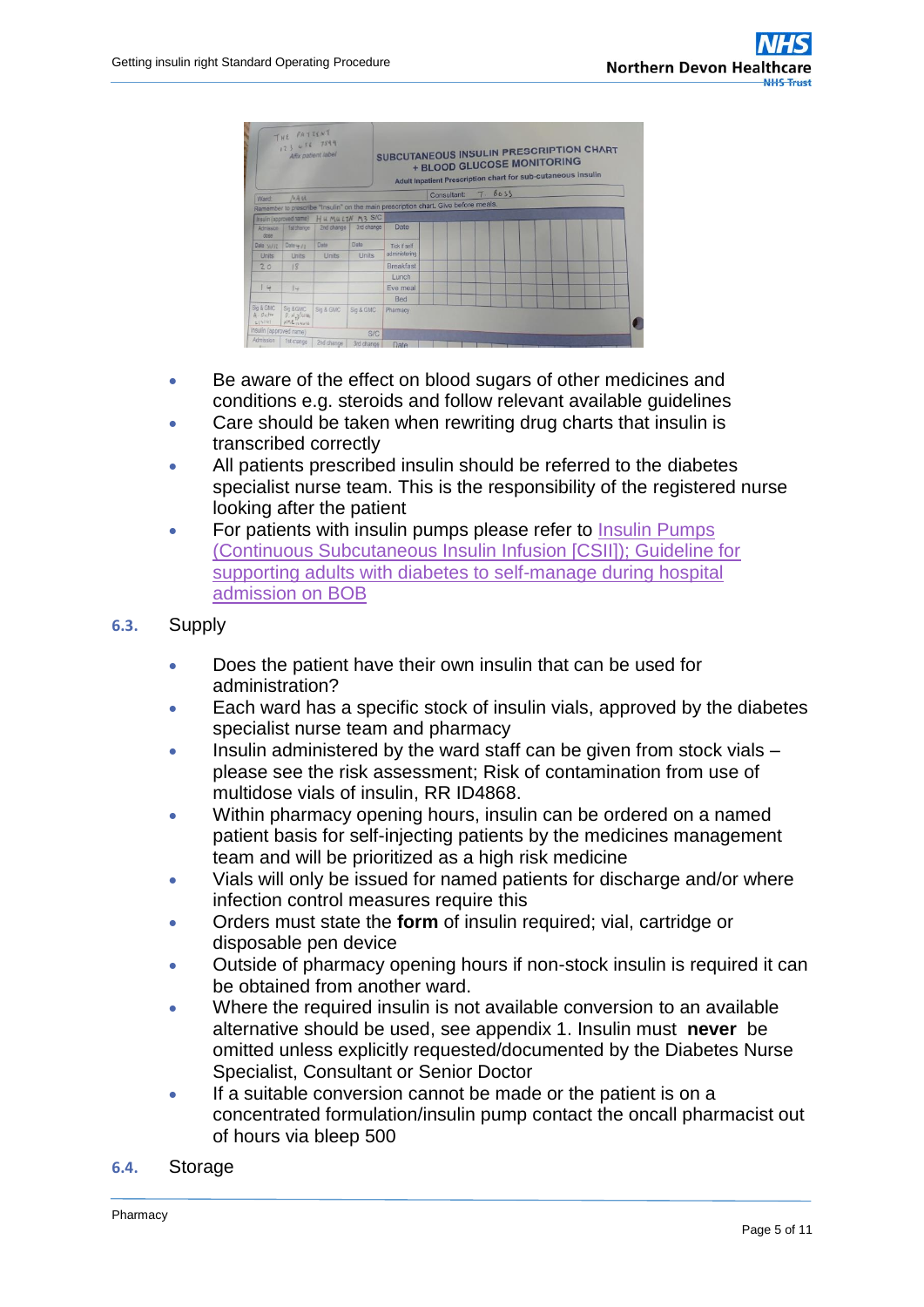- Insulin for named patients will be issued as single items and can be kept at room temperature in the patients locker
- Insulin for named patients will have a specific expiry date on the box. Discard according to this direction
- Stock insulin will be kept in the fridge or as per manufacturers specifications
- **6.5.** Administration
	- Blood sugars must be checked before administering any diabetes medication and prescriptions must be clear and unambiguous – any concerns must be immediately escalated to the medical team
	- Where appropriate it is always preferable for the patient to selfadminister insulin, please refer to the [Self-Administration of Medication,](https://www.northdevonhealth.nhs.uk/2019/07/self-administration-of-medication-standard-operating-procedure/)  [Standard Operating Procedure,](https://www.northdevonhealth.nhs.uk/2019/07/self-administration-of-medication-standard-operating-procedure/) via BOB intranet policy section
	- Where patients cannot self-administer insulin type and dose should be checked with them if possible
	- Practitioners should follow the injectable medicines policy and associated SOPs referenced below
	- If the practitioner is unfamiliar with the device it should not be used
	- All insulin doses should be measured and administered with an insulin syringe or pen device only
	- Never extract insulin from an insulin cartridge or a prefilled pen device
	- When staff are using a pen device a Trust safety needle must be used, not the patients' own needle. If using a vial, draw up required dose using an insulin needle
	- If using a device, prime as necessary and dial up dose as per device instructions
	- The main injection sites are the stomach, sides of thighs and buttocks
	- **Ensure area is clean and dry before injection**
	- When delivering insulin using and insulin syringe the injection must be inserted into a lifted skin fold Insert the needle at a 90 degree angle and depress plunger/activate device
	- Count to 10 slowly before removing needle
	- Dispose of needle in sharps bin as normal
	- injection sites should be rotated following a recommended rotation scheme and recorded to reduce risk of cutaneous amyloidosis and other skin reactions (MHRA safety update 2020)
	- Always seek support from the Diabetes team if you are unsure about any aspect of diabetes care
- **6.6.** Monitoring
	- Capillary blood glucose (CBG) monitoring should always be related to the individual patient condition, but as a guide:

| Regime                       | Frequency of blood sugars          |
|------------------------------|------------------------------------|
| Basal only with oral glucose | Twice daily, at fasting and one at |
| lowering therapy             | different time                     |
| <b>Biphasic insulin</b>      | Twice daily at different times     |
| <b>Basal bolus</b>           | Four times a day                   |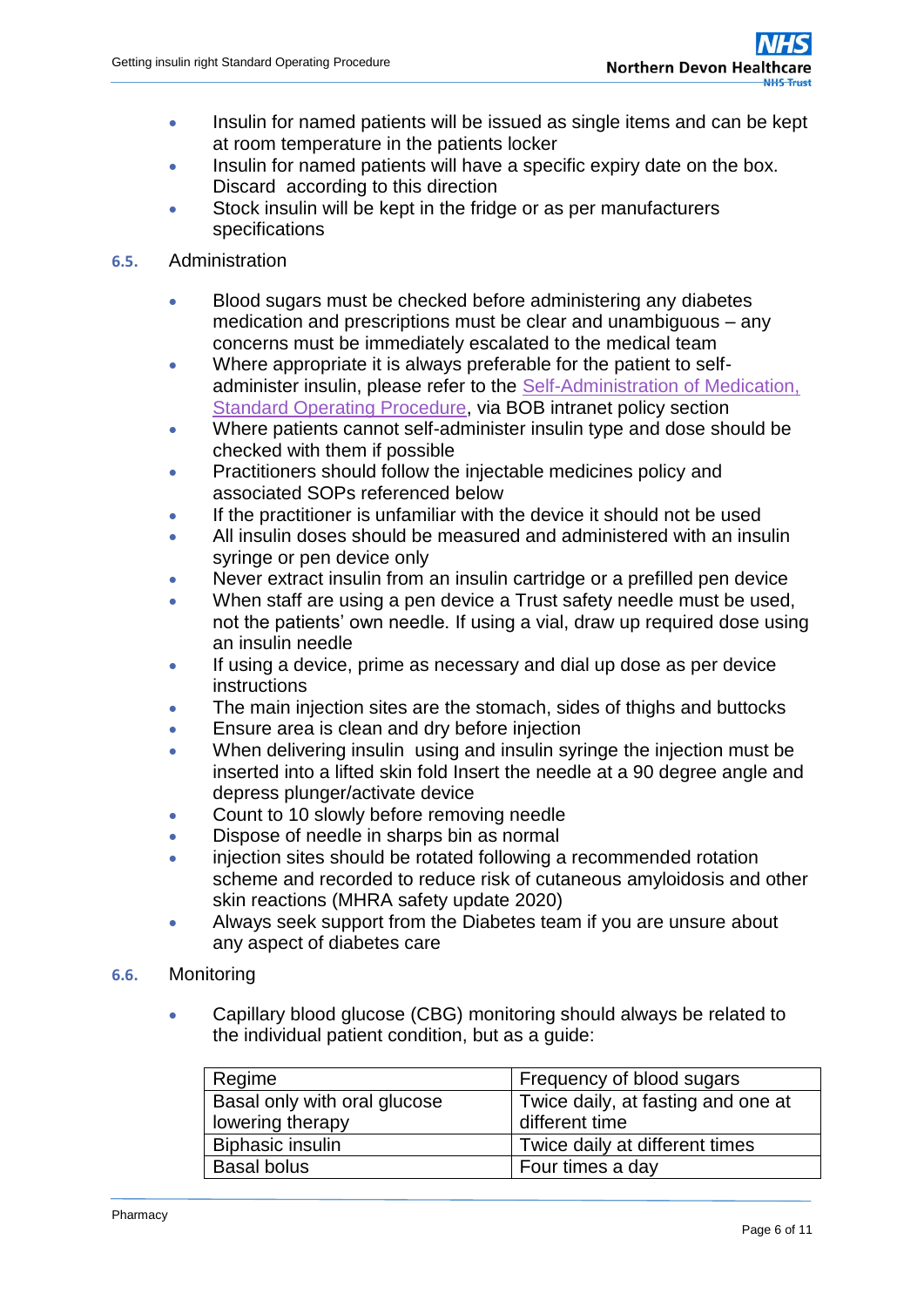- Monitor more frequently if CBG persistently >11 mmol/L and aiming for ideal glycaemic target
- Monitor more frequently if patients are experiencing recurrent hypoglycaemia
- Frequency of monitoring for patients with relaxed glycaemic target can be reduced if directed and documented by the diabetes specialist nurse team or under the advice of an endocrinology consultant

#### **6.7.** Discharge

- If prescribing on Trakcare, ensure correct preparation is selected
- Ensure insulin dose is prescribed in units and this has been selected on Trakcare
- Changes made to diabetes care are communicated to the patient, GP and where applicable, care home, via the discharge summary to ensure continuity
- Ensure patients receive detailed discharge counselling especially on altered doses to ensure no errors are introduced on discharge
- If the patient and/or carer are not able to self-manage insulin injections, the ward registered nurse is responsible for this referral to the community nursing team
- If community nursing care is required the discharging prescriber is responsible for completing community authority to administer (PMAR) chart to accompany the patient
- Where possible the community authority to administer should also be checked by the ward pharmacist
- The diabetes team must be informed of all discharges of patients on insulin
- Follow the insulin treated patients discharge check list in appendix 2
- **6.8.** Complications
	- [Hypoglycaemia in Adults with Diabetes Mellitus -](https://www.northdevonhealth.nhs.uk/wp-content/uploads/2016/04/Hypoglycaemia-in-Adults-with-Diabetes-Mellitus-V2.2-APR16-revision.pdf) Hospital Management **[Guidelines](https://www.northdevonhealth.nhs.uk/wp-content/uploads/2016/04/Hypoglycaemia-in-Adults-with-Diabetes-Mellitus-V2.2-APR16-revision.pdf)**
	- [Diabetic ketoacidosis in MAU, ICU or ED](https://ndht.ndevon.swest.nhs.uk/wp-content/uploads/2018/01/Integrated-Care-Pathway-for-the-Management-of-Diabetic-Ketoacidosis-in-Adults-v2.0.pdf)
	- [Hyperosmolar Hyperglycaemic State \(HHS\) in MAU, ICU or ED](https://ndht.ndevon.swest.nhs.uk/wp-content/uploads/2017/09/HHS-Sep17.pdf)
	- [Hyperglycaemia and Steroid \(Glucocorticoid\) Therapy in Adults](https://ndht.ndevon.swest.nhs.uk/wp-content/uploads/2016/01/Guidelines-for-Management-of-Hyperglycaemia-and-Steroid-Therapy-in-Adults-PDF-V1.0-21Jan16.pdf)
	- [Hyperglycaemia in Acute \(Adult\) Inpatients Requiring Enteral Feeding](https://www.northdevonhealth.nhs.uk/wp-content/uploads/2017/03/Managing-Hyperglycaemia-in-Acute-Adult-Inpatients-v1.0-Mar17.pdf)  **[Guidelines](https://www.northdevonhealth.nhs.uk/wp-content/uploads/2017/03/Managing-Hyperglycaemia-in-Acute-Adult-Inpatients-v1.0-Mar17.pdf)**
	- [Hyperglycaemia in acute \(adult\) inpatients requiring Parenteral Nutrition](https://ndht.ndevon.swest.nhs.uk/wp-content/uploads/2017/03/Managing-Hyperglycaemia-in-acute-adult-inpatients-requiring-TPN.pdf)  [\(PN\) Guidelines](https://ndht.ndevon.swest.nhs.uk/wp-content/uploads/2017/03/Managing-Hyperglycaemia-in-acute-adult-inpatients-requiring-TPN.pdf)
	- Variable rate intravenous insulin infusions (VRIII) in medical patients
	- [Peri-operative Guidelines for the Management of Patients with Diabetes](https://www.northdevonhealth.nhs.uk/wp-content/uploads/2017/03/Peri-Operative-Guidelines-for-the-Management-of-Patients-with-Diabetes-v2.1.pdf)
	- [Diabetes foot care pathway for North Devon](https://www.northdevonhealth.nhs.uk/wp-content/uploads/2020/04/Diabetes-Footcare-pathway-2020.pdf)
	- [Diabetes in End of life care](https://ndht.ndevon.swest.nhs.uk/wp-content/uploads/2017/09/Management-of-Diabetes-Mellitus-Guideline-at-the-End-of-Life-v1.0.pdf)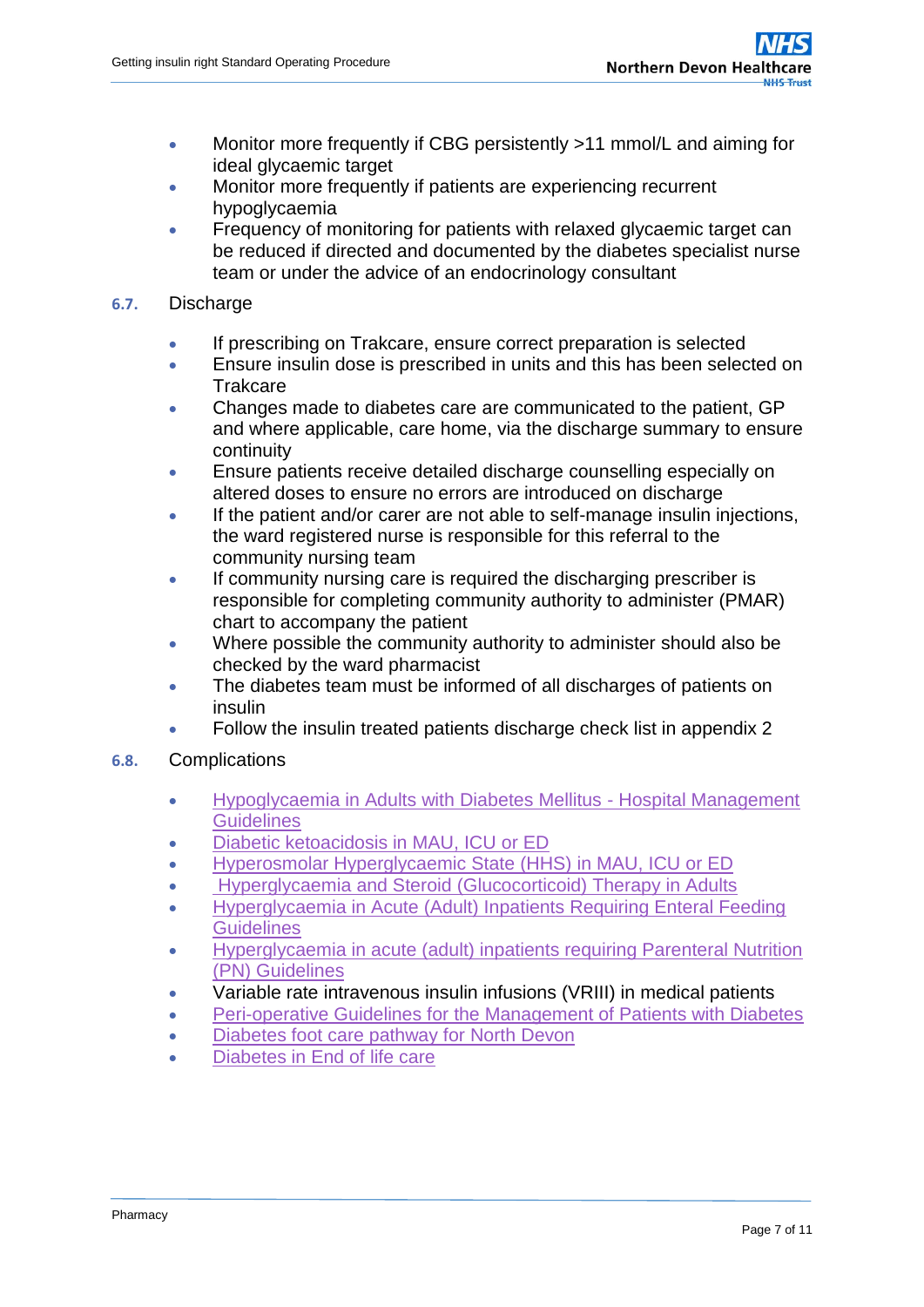#### **7. References**

- <span id="page-7-0"></span> Insulins (all types): risk of cutaneous amyloidosis at injection site MHRA 23 September 2020 [https://www.gov.uk/drug-safety-update/insulins-all](https://www.gov.uk/drug-safety-update/insulins-all-types-risk-of-cutaneous-amyloidosis-at-injection-site)[types-risk-of-cutaneous-amyloidosis-at-injection-site](https://www.gov.uk/drug-safety-update/insulins-all-types-risk-of-cutaneous-amyloidosis-at-injection-site)
- Insulin safety presentation. TREND diabetes. June 2020
- A good inpatient diabetes service, JBDS, July 2019
- Risk of severe harm and death due to withdrawing insulin from pen devices, November 2016, NHS improvement
- NDDH insulin safety poster

## <span id="page-7-1"></span>**8. Associated Documentation**

- **Trust [Medicines Policy](https://www.northdevonhealth.nhs.uk/2020/03/medicines-policy/) and Associated Standard Operating Procedures**
- **Injectable Medicines Policy (Prescribing, Preparing and Administering** Injectable Medicines Policy)
- Administering Injectable Medicines Standard Operating Procedure
- [Insulin Pumps \(Continuous Subcutaneous Insulin Infusion \[CSII\]\);](https://ndht.ndevon.swest.nhs.uk/wp-content/uploads/2018/03/Insulin-Pumps-v1.0.pdf)  [Guideline for supporting adults with diabetes to self-manage during](https://ndht.ndevon.swest.nhs.uk/wp-content/uploads/2018/03/Insulin-Pumps-v1.0.pdf)  [hospital admission](https://ndht.ndevon.swest.nhs.uk/wp-content/uploads/2018/03/Insulin-Pumps-v1.0.pdf)

# **APPENDIX 1 – ALTERNATIVE INSULIN AND STOCK LOCATIONS**

The majority of patients with diabetes are treated using a small number of insulin preparations

• Patients admitted as emergencies to in-patient sites, may not have their prescribed insulin with them

**To facilitate safe insulin use, the following advice is provided**

- Patients bringing their own supply, and who are able to administer their own insulin, should do so
- **Patients who do not bring their own insulin, or who cannot administer their own insulin, should have insulin from the ward stock, you do not need to order a named vial of insulin**
- Do not delay insulin administration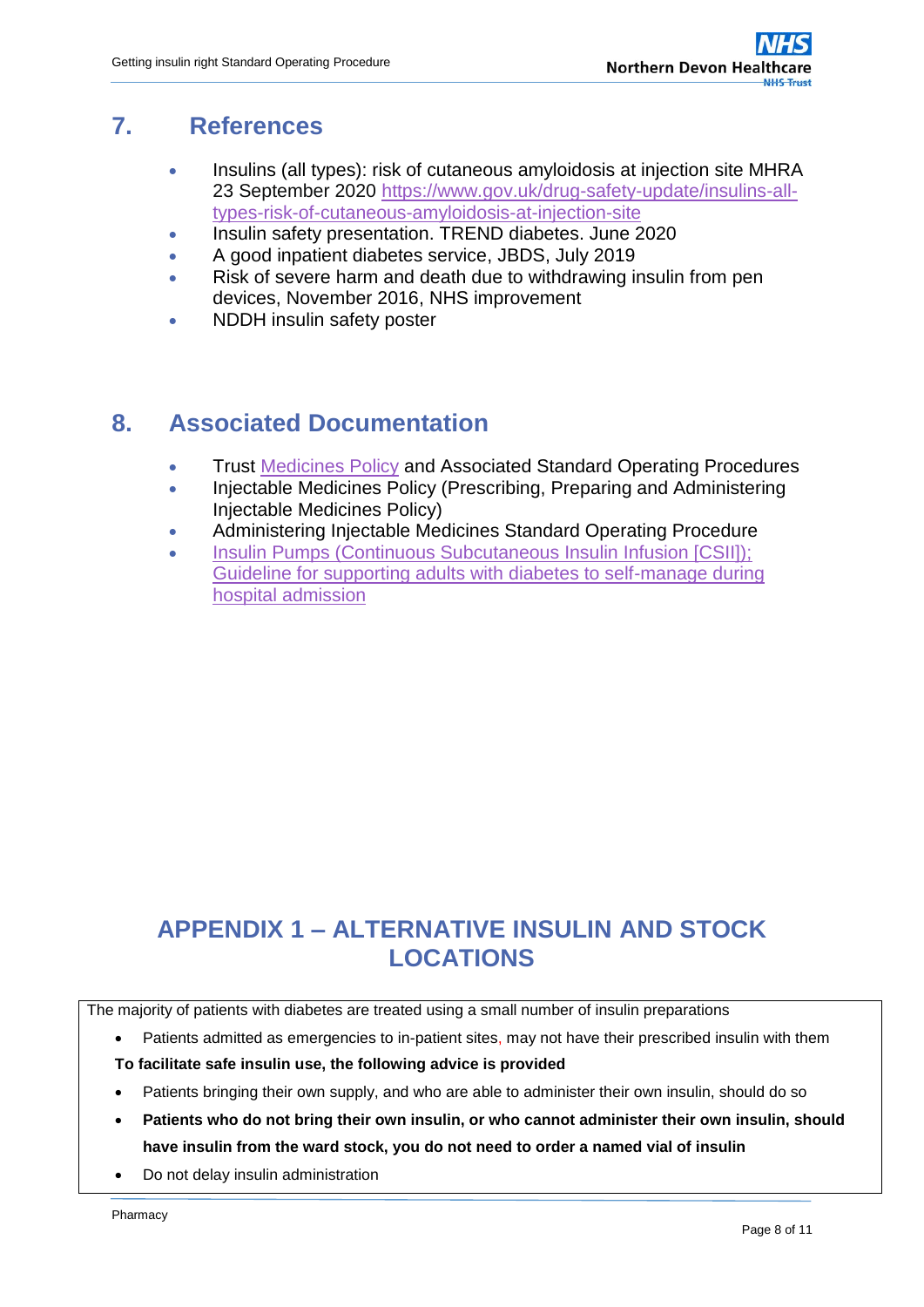

| <b>Duration</b>                               | Patient's usual<br>insulin                                                                         | <b>Alternative ward</b><br>stock insulin | Device | <b>Ward stock</b><br><b>location</b>                                          |
|-----------------------------------------------|----------------------------------------------------------------------------------------------------|------------------------------------------|--------|-------------------------------------------------------------------------------|
| <b>Rapid Acting (with</b><br>meals)           | Novorapid<br>Humalog<br>Apidra                                                                     | Novorapid                                | Vial   | <b>MAU</b><br>Lundy<br><b>Tarka Resp</b><br><b>Victoria</b><br><b>Staples</b> |
| Short acting (with<br>meals)                  | Actrapid<br>Humulin S<br>Insuman Rapid                                                             | <b>Actrapid</b>                          | Vial   | All wards                                                                     |
| <b>Mixtures</b><br>(Biphasic)<br>(with meals) | Novomix 30<br>Humalog Mix 25<br>Humalog Mix 50<br>Humulin M3<br>Insuman Comb 25<br>Insuman Comb 50 | <b>Humulin M3</b>                        | Vial   | <b>MAU</b><br>Lundy<br><b>Tarka Resp</b><br><b>Victoria</b><br><b>Staples</b> |
| Intermediate                                  | Insulatard<br>Humulin I<br>Insuman Basal                                                           | <b>Humulin I</b>                         | Vial   | <b>MAU</b><br>Lundy<br><b>Tarka Resp</b><br><b>Victoria</b><br><b>Staples</b> |
| <b>Long Acting</b>                            | Detemir (Levemir)<br>Lantus (Glargine)<br>Abasaglar                                                | Lantus<br>(Glargine)                     | Vial   | <b>MAU</b><br>Lundy<br><b>Tarka Resp</b><br><b>Victoria</b><br><b>Staples</b> |

The appropriate ward stock insulin can be prescribed and substituted on a unit-for-unit basis with the patient's usual insulin, until this can be supplied by pharmacy or the patient can selfadminister their own insulin.

When giving Lantus (Glargine) and Novorapid as alternative insulin's, monitor blood glucose levels closely. This must be at least before each meal, before bed and two hours after each insulin dose is administered. Adjust insulin doses according to blood glucose levels. Increase frequency of blood glucose monitoring if there is evidence of hypoglycaemia. Obtain the patient's regular insulin in the correct administration device as soon as possible, and alter the prescription accordingly.

For patients who are on non-human insulin preparations, it is acceptable to receive human insulin as a suitable alternative on a unit-for-unit basis with close monitoring of capillary blood glucose.

## **APPENDIX 2 INSULIN TREATED PATIENTS DISCHARGE CHECKLIST**

| All patients should have the following |                                                                                        |  |  |  |
|----------------------------------------|----------------------------------------------------------------------------------------|--|--|--|
|                                        | Appropriate formulation of insulin supplied in line with patient's needs and discharge |  |  |  |
|                                        | plan must be provided                                                                  |  |  |  |
|                                        | Provision of a 14 day supply of insulin syringes/pen devices/cartridges/vials          |  |  |  |
|                                        | Blood glucose meter and/or ketone meter, strips and lancets as needed                  |  |  |  |
|                                        | Sharps bin                                                                             |  |  |  |
|                                        | Insulin passport/insulin safety card                                                   |  |  |  |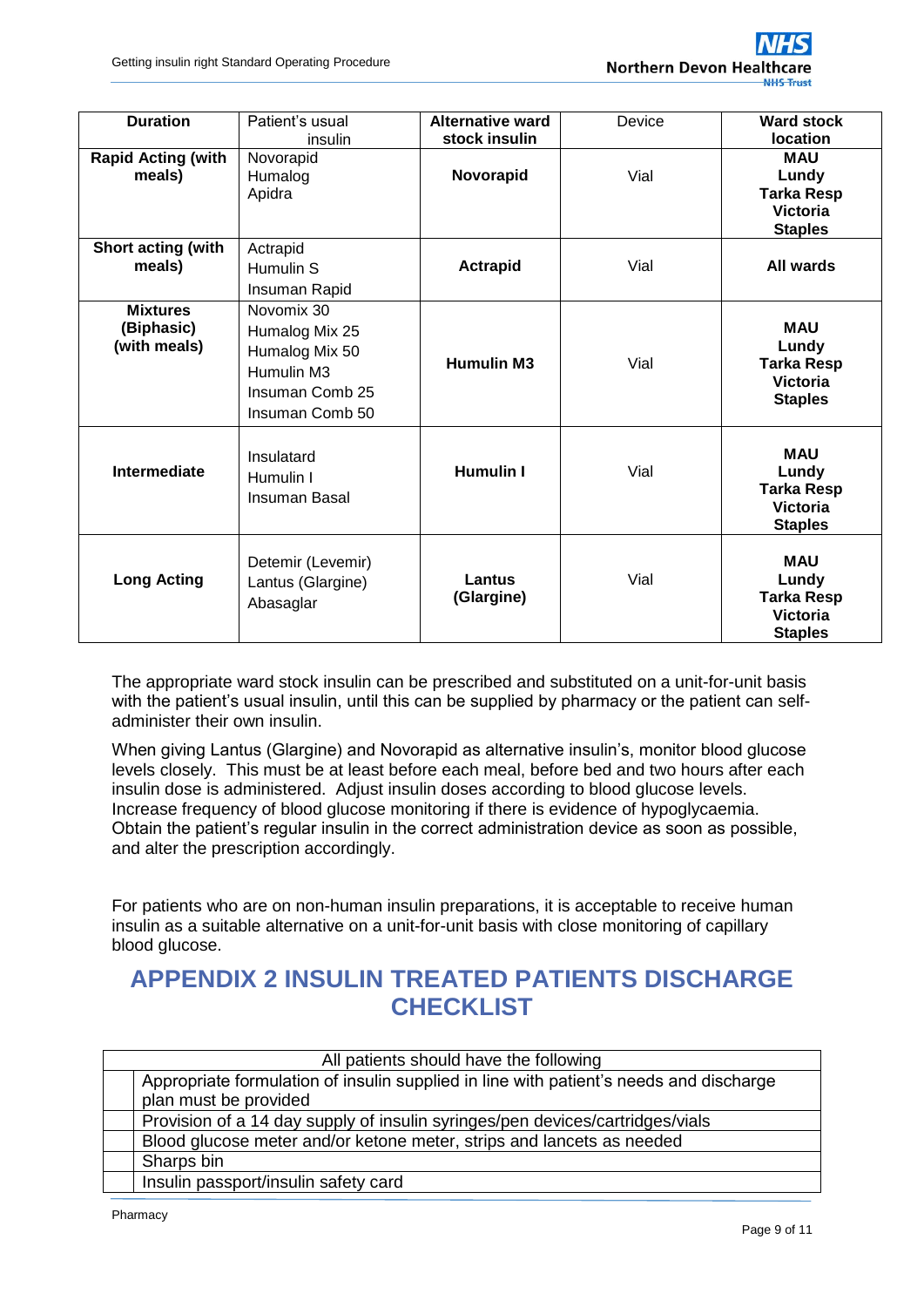| Patient information leaflets                                               |
|----------------------------------------------------------------------------|
| Contact number of DSN involved in patient's care during the inpatient stay |

| Community nursing input required                                                       |  |  |  |  |  |
|----------------------------------------------------------------------------------------|--|--|--|--|--|
| Referral to Community Nursing team with clearly defined and specified level of support |  |  |  |  |  |
| required documented                                                                    |  |  |  |  |  |
| Copy of discharge summary to community team                                            |  |  |  |  |  |
| Early referral to the diabetes specialist team to resolve any equipment issues         |  |  |  |  |  |
| Community authority to administer (PMAR) chart completed and signed by prescriber      |  |  |  |  |  |

# **APPENDIX 3 – EXPLANATION OF TERMS**

| Medicines reconciliation | The process of identifying an accurate list of |
|--------------------------|------------------------------------------------|
|                          | a person's current medicines and comparing     |
|                          | them with the current list in use, recognising |
|                          | any discrepancies, and documenting any         |
|                          | changes, thereby resulting in a complete list  |
|                          | of medicines, accurately communicated.         |
| Basal                    | The role of basal insulin, also known as       |
|                          | background insulin, is to keep blood glucose   |
|                          | levels at consistent levels during periods of  |